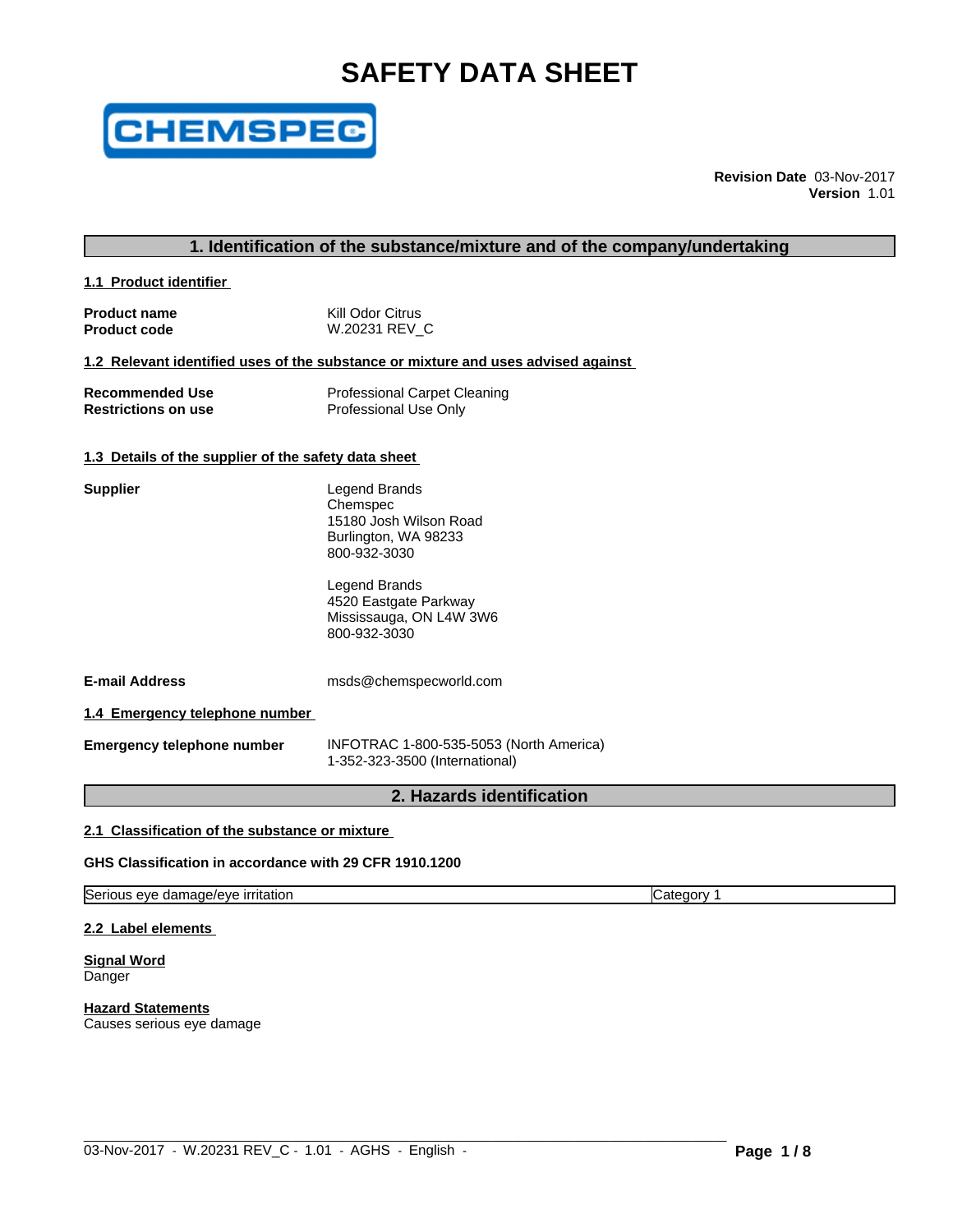

#### **Precautionary Statements - Prevention** Wear eye protection/ face protection

#### **Precautionary Statements - Response**

IF IN EYES: Rinse cautiously with water for several minutes. Remove contact lenses, if present and easy to do. Continue rinsing Immediately call a POISON CENTER or doctor

# **2.3. Other Hazards Hazards not otherwise classified (HNOC)**

Not Applicable

#### **2.4 Other information**

Not Applicable

**Unknown Acute Toxicity** < 1% of the mixture consists of ingredient(s) of unknown toxicity

# **3. Composition/Information on Ingredients**

# **Substance**

**Mixture**

| <b>Chemical Name</b>            | CAS No.       | Weight-% |
|---------------------------------|---------------|----------|
| C9-C11<br>Ethoxylated alcohols, | 68439-46-3-LB |          |
| 7418LB<br>CHEM-R<br>-<br>. .    | CHEM-R.7418LB |          |
| $-$                             | .<br>.<br>. . |          |

The exact percentage (concentration) of composition has been withheld as a trade secret.

# **4. First aid measures**

#### **4.1 Description of first-aid measures**

| <b>General advice</b>                                                          | Show this safety data sheet to the doctor in attendance.                                                                         |  |
|--------------------------------------------------------------------------------|----------------------------------------------------------------------------------------------------------------------------------|--|
| Eye contact                                                                    | Remove contact lenses, if present. Rinse thoroughly with plenty of water for at least 15<br>minutes and consult a physician.     |  |
| <b>Skin contact</b>                                                            | Wash off immediately with soap and plenty of water. Remove all contaminated clothes and<br>shoes.                                |  |
| <b>Inhalation</b>                                                              | Move to fresh air.                                                                                                               |  |
| Ingestion                                                                      | Gently wipe or rinse the inside of the mouth with water. Rinse mouth with water and<br>afterwards drink plenty of water or milk. |  |
| 4.2 Most important symptoms and effects, both acute and delayed                |                                                                                                                                  |  |
| <b>Symptoms</b>                                                                | See Section 2.2, Label Elements and/or Section 11, Toxicological effects.                                                        |  |
| 4.3 Indication of any immediate medical attention and special treatment needed |                                                                                                                                  |  |
| Notes to physician                                                             | Treat symptomatically.                                                                                                           |  |
|                                                                                |                                                                                                                                  |  |

 $\_$  ,  $\_$  ,  $\_$  ,  $\_$  ,  $\_$  ,  $\_$  ,  $\_$  ,  $\_$  ,  $\_$  ,  $\_$  ,  $\_$  ,  $\_$  ,  $\_$  ,  $\_$  ,  $\_$  ,  $\_$  ,  $\_$  ,  $\_$  ,  $\_$  ,  $\_$  ,  $\_$  ,  $\_$  ,  $\_$  ,  $\_$  ,  $\_$  ,  $\_$  ,  $\_$  ,  $\_$  ,  $\_$  ,  $\_$  ,  $\_$  ,  $\_$  ,  $\_$  ,  $\_$  ,  $\_$  ,  $\_$  ,  $\_$  ,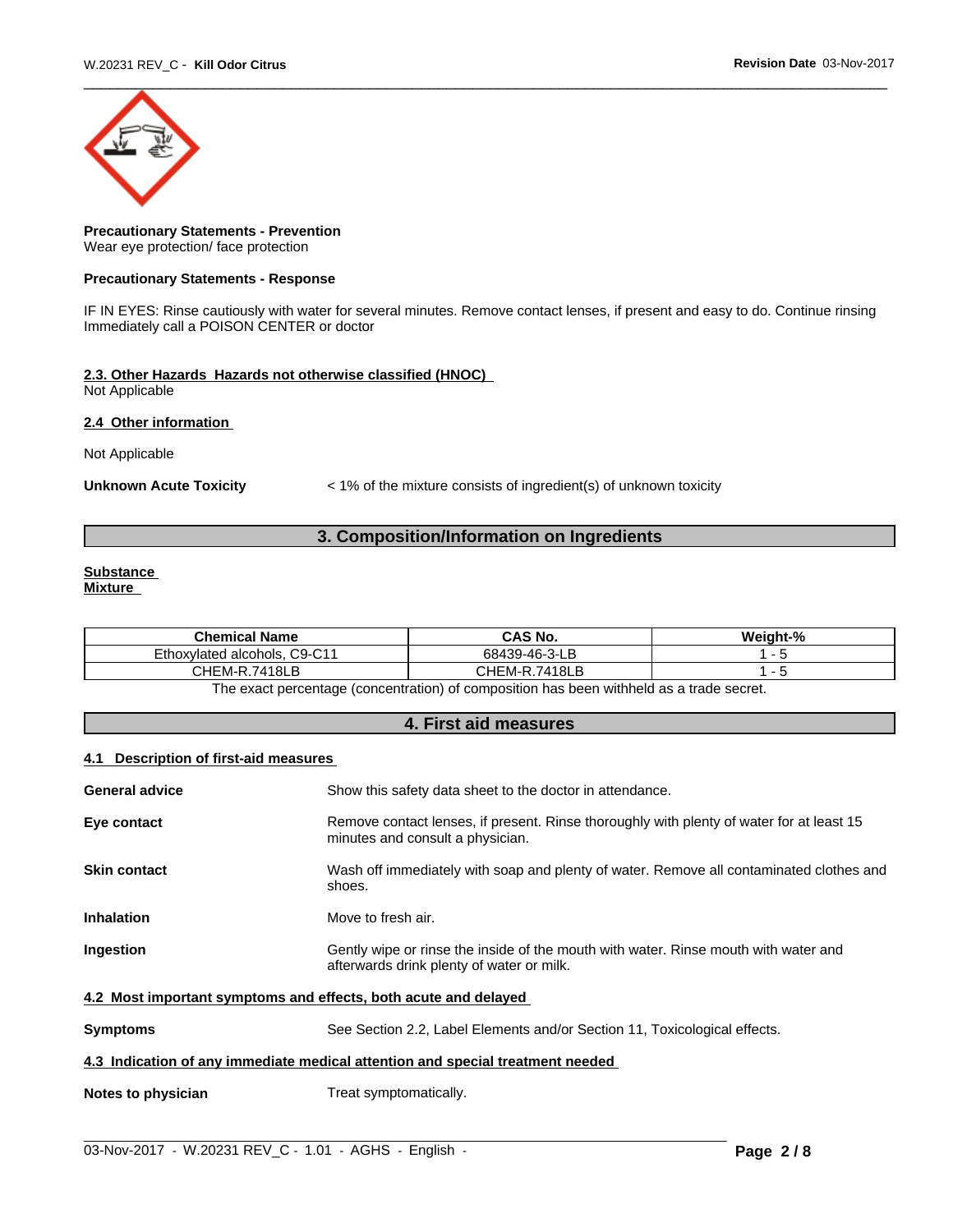# **5. Fire-Fighting Measures**

#### **5.1 Extinguishing media**

**Suitable extinguishing media** Water spray. Foam. Dry powder.

**Unsuitable Extinguishing Media** None.

#### **5.2 Special hazards arising from the substance or mixture**

# **Special Hazard**

Hazardous decomposition products formed under fire conditions.

**Hazardous Combustion Products** No information available.

#### **Explosion Data Sensitivity to Mechanical Impact** None. **Sensitivity to Static Discharge** None.

#### **5.3 Advice for firefighters**

As in any fire, wear self-contained breathing apparatus pressure-demand, MSHA/NIOSH (approved or equivalent) and full protective gear.

#### **6. Accidental Release Measures**

#### **6.1 Personal precautions, protective equipment and emergency procedures**

Use personal protective equipment.

#### **6.2 Environmental precautions**

Dike to collect large liquid spills. See Section 12 for additional Ecological information.

#### **6.3 Methods and materials for containment and cleaning up**

**Methods for Containment** Prevent further leakage or spillage if safe to do so.

| Methods for cleaning up | Contain spillage, soak up with non-combustible absorbent material, (e.g. sand, earth,<br>diatomaceous earth, vermiculite) and transfer to a container for disposal according to local / |
|-------------------------|-----------------------------------------------------------------------------------------------------------------------------------------------------------------------------------------|
|                         | national regulations (see section 13).                                                                                                                                                  |

# **7. Handling and storage 7.1 Precautions for safe handling Advice on safe handling** Wear personal protective equipment.**Hygiene measures** When using, do not eat, drink or smoke.

# **7.2 Conditions for safe storage, including any incompatibilities Storage Conditions** Use only in area provided with appropriate exhaust ventilation. Keep tightly closed in a dry and cool place.

**Materials to Avoid** Strong oxidizing agents.

# **8. Exposure controls/personal protection**

 $\_$  ,  $\_$  ,  $\_$  ,  $\_$  ,  $\_$  ,  $\_$  ,  $\_$  ,  $\_$  ,  $\_$  ,  $\_$  ,  $\_$  ,  $\_$  ,  $\_$  ,  $\_$  ,  $\_$  ,  $\_$  ,  $\_$  ,  $\_$  ,  $\_$  ,  $\_$  ,  $\_$  ,  $\_$  ,  $\_$  ,  $\_$  ,  $\_$  ,  $\_$  ,  $\_$  ,  $\_$  ,  $\_$  ,  $\_$  ,  $\_$  ,  $\_$  ,  $\_$  ,  $\_$  ,  $\_$  ,  $\_$  ,  $\_$  ,

#### **8.1 Exposure Guidelines**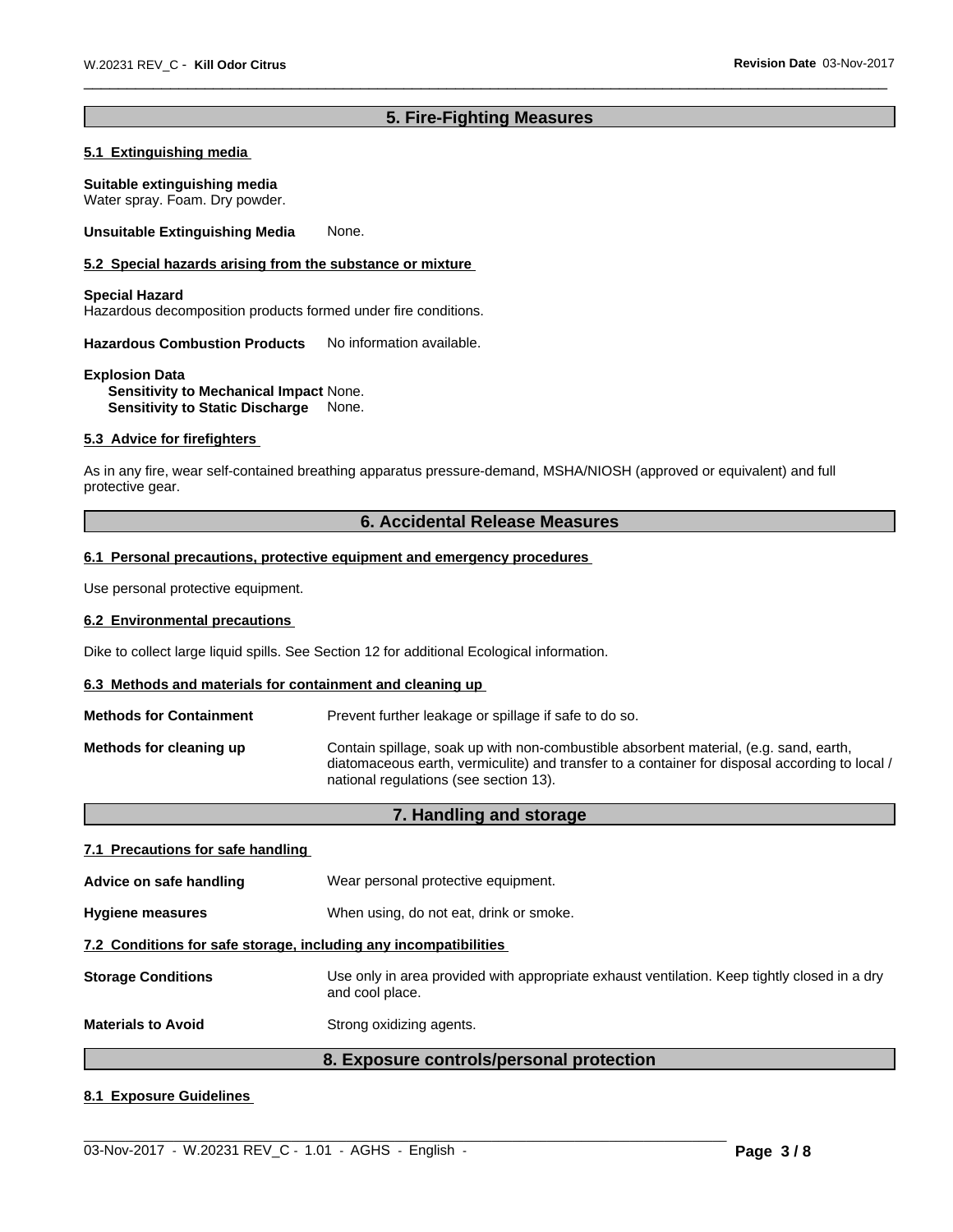#### **8.2 Appropriate engineering controls**

| <b>Engineering Measures</b>   | Showers<br>Eyewash stations<br>Ventilation systems.                       |  |
|-------------------------------|---------------------------------------------------------------------------|--|
|                               | 8.3 Individual protection measures, such as personal protective equipment |  |
| <b>Eye/Face Protection</b>    | Safety glasses with side-shields.                                         |  |
| Skin and body protection      | Wear protective gloves/ protective clothing.                              |  |
| <b>Respiratory protection</b> | In case of insufficient ventilation wear suitable respiratory equipment.  |  |
| <b>Hygiene measures</b>       | See section 7 for more information                                        |  |

# **9. Physical and chemical properties**

# **9.1 Information on basic physical and chemical properties**

| <b>Physical state</b><br>Appearance | Liquid<br>Clear liquid | Color                    | Colorless                |
|-------------------------------------|------------------------|--------------------------|--------------------------|
| Odor                                | Citrus                 | <b>Odor Threshold</b>    | No information available |
|                                     |                        |                          |                          |
| <b>Property</b>                     | Values                 | Remarks • Methods        |                          |
| рH                                  | 3.3                    |                          |                          |
| <b>Melting/freezing point</b>       |                        | No information available |                          |
| Boiling point/boiling range         |                        | No information available |                          |
| <b>Flash Point</b>                  |                        | No information available |                          |
| <b>Evaporation rate</b>             |                        | No information available |                          |
| Flammability (solid, gas)           |                        | No information available |                          |
| <b>Flammability Limits in Air</b>   |                        |                          |                          |
| upper flammability limit            |                        | No information available |                          |
| lower flammability limit            |                        | No information available |                          |
| Vapor pressure                      |                        | No information available |                          |
| <b>Vapor density</b>                |                        | No information available |                          |
| <b>Specific Gravity</b>             | $0.998$ g/cc           |                          |                          |
| <b>Water solubility</b>             |                        | No information available |                          |
| Solubility in other solvents        |                        | No information available |                          |
| <b>Partition coefficient</b>        |                        | No information available |                          |
| <b>Autoignition temperature</b>     |                        | No information available |                          |
| <b>Decomposition temperature</b>    |                        | No information available |                          |
| <b>Viscosity, kinematic</b>         |                        | No information available |                          |
| Viscosity, dynamic                  |                        | No information available |                          |
| <b>Explosive properties</b>         |                        | No information available |                          |
| <b>Oxidizing Properties</b>         |                        | No information available |                          |
| 9.2 Other information               |                        |                          |                          |

**Volatile organic compounds (VOC) content** <2.5% including fragrance

# **10. Stability and Reactivity**

#### **10.1 Reactivity**

No data available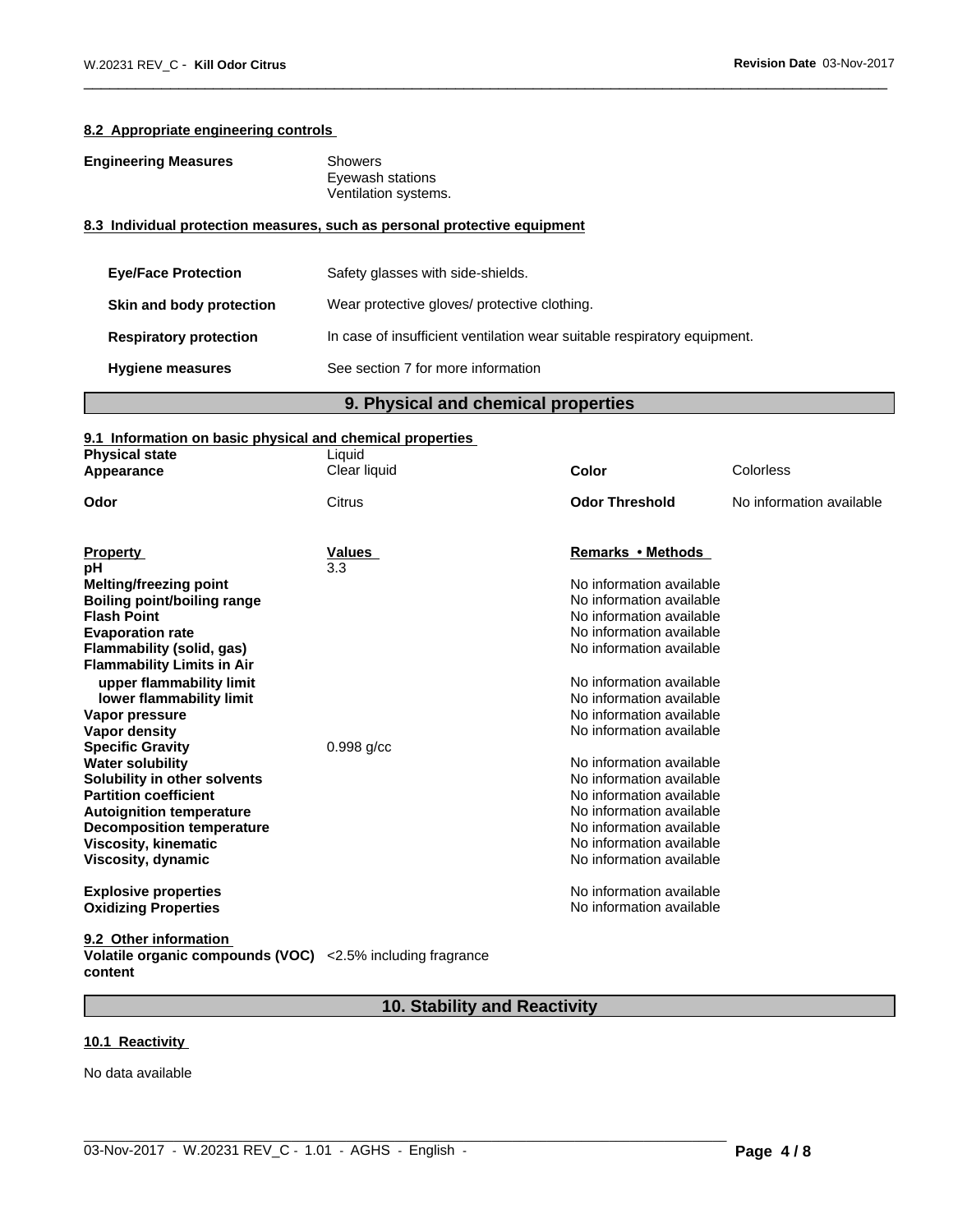#### **10.2 Chemical stability**

Stable under recommended storage conditions

#### **10.3 Possibility of hazardous reactions**

None under normal processing.

#### **10.4 Conditions to Avoid**

Direct sources of heat.

#### **10.5 Incompatible Materials**

Strong oxidizing agents.

#### **10.6 Hazardous Decomposition Products**

Carbon dioxide (CO2), carbon monoxide (CO), oxides of nitrogen (NOx), dense black smoke.

# **11. Toxicological information**

#### **11.1 Acute toxicity**

**Numerical measures of toxicity: Product Information**

#### **The following values are calculated based on chapter 3.1 of the GHS document**

| <b>Unknown Acute Toxicity</b> | < 1% of the mixture consists of ingredient(s) of unknown toxicity |  |
|-------------------------------|-------------------------------------------------------------------|--|
|                               |                                                                   |  |

| Oral LD50          | 35,000.00 mg/kg |
|--------------------|-----------------|
| <b>Dermal LD50</b> | 50,000.00 mg/kg |

#### **Numerical measures of toxicity: Component Information**

| <b>Chemical Name</b>                          | ∟D50 Oral                          | ∟D50 Dermal | $\sim$ $\sim$<br><b>Inhalation</b><br>ำน |
|-----------------------------------------------|------------------------------------|-------------|------------------------------------------|
| C9-C11<br><i>∃</i> thox∘<br>xvlated alcohols. | Rat<br>LANC<br>400 mg/kg<br>$\sim$ |             |                                          |
| 68439-46-3-LB                                 |                                    |             |                                          |

 $\_$  ,  $\_$  ,  $\_$  ,  $\_$  ,  $\_$  ,  $\_$  ,  $\_$  ,  $\_$  ,  $\_$  ,  $\_$  ,  $\_$  ,  $\_$  ,  $\_$  ,  $\_$  ,  $\_$  ,  $\_$  ,  $\_$  ,  $\_$  ,  $\_$  ,  $\_$  ,  $\_$  ,  $\_$  ,  $\_$  ,  $\_$  ,  $\_$  ,  $\_$  ,  $\_$  ,  $\_$  ,  $\_$  ,  $\_$  ,  $\_$  ,  $\_$  ,  $\_$  ,  $\_$  ,  $\_$  ,  $\_$  ,  $\_$  ,

#### **11.2 Information on toxicologicaleffects**

#### **Skin corrosion/irritation**

Product Information • No information available Component Information • No information available

#### **Serious eye damage/eye irritation**

Product Information • Causes serious eye damage Component Information • No information available

#### **Respiratory or skin sensitization**

Product Information • No information available Component Information • No information available

#### **Germ cell mutagenicity**

Product Information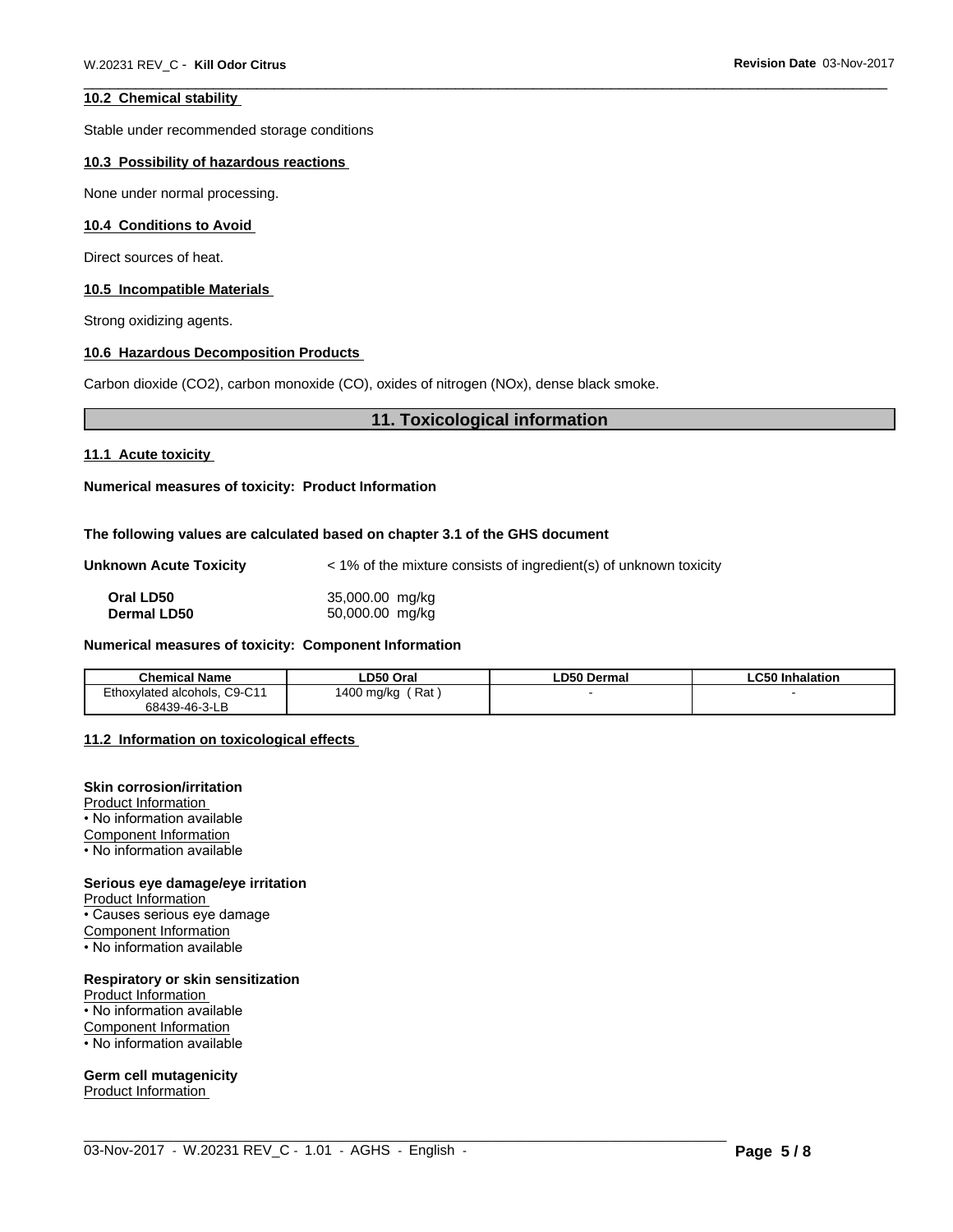**Carcinogenicity** Product Information • No information available Component Information • No information available

**Reproductive toxicity** Product Information • No information available Component Information • No information available

**STOT - single exposure** No information available

**STOT - repeated exposure** No information available

#### **Other adverse effects**

Product Information • No information available Component Information • No information available

#### **Aspiration hazard**

Product Information • No information available Component Information • No information available

# **12. Ecological information**

 $\_$  ,  $\_$  ,  $\_$  ,  $\_$  ,  $\_$  ,  $\_$  ,  $\_$  ,  $\_$  ,  $\_$  ,  $\_$  ,  $\_$  ,  $\_$  ,  $\_$  ,  $\_$  ,  $\_$  ,  $\_$  ,  $\_$  ,  $\_$  ,  $\_$  ,  $\_$  ,  $\_$  ,  $\_$  ,  $\_$  ,  $\_$  ,  $\_$  ,  $\_$  ,  $\_$  ,  $\_$  ,  $\_$  ,  $\_$  ,  $\_$  ,  $\_$  ,  $\_$  ,  $\_$  ,  $\_$  ,  $\_$  ,  $\_$  ,

#### **12.1 Toxicity**

**Ecotoxicity No information available** 

6.55 % of the mixture consists of components(s) of unknown hazards to the aquatic environment

#### **Ecotoxicity effects**

#### **12.2 Persistence and degradability**

No information available.

#### **12.3 Bioaccumulative potential**

Discharge into the environment must be avoided

#### **12.4 Mobility in soil**

No information available.

# **12.5 Other adverse effects**

No information available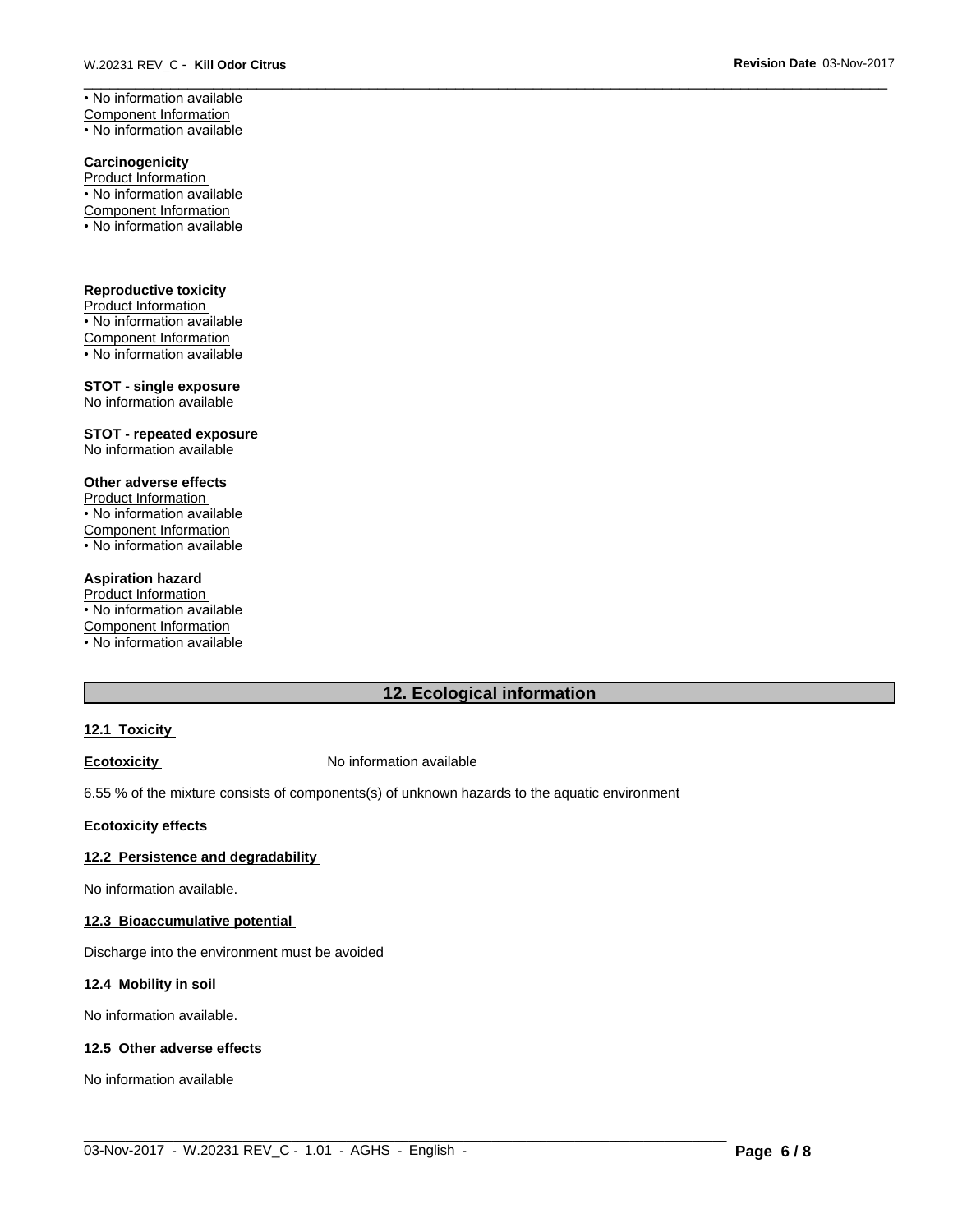# **13. Disposal Considerations**

#### **13.1 Waste treatment methods**

Disposal should be in accordance with applicable regional, national and local laws and regulations.

#### **14. Transport Information**

| <u>DOT</u>  | Not regulated |
|-------------|---------------|
| <b>MEX</b>  | Not regulated |
| <b>IMDG</b> | Not regulated |
| <b>IATA</b> | Not regulated |

# **15. Regulatory information**

#### **15.1 International Inventories**

| TSCA<br>DSL          | Complies<br>Complies |  |
|----------------------|----------------------|--|
| <b>EINECS/ELINCS</b> | Complies             |  |
| ENCS                 |                      |  |
| <b>IECSC</b>         | Complies             |  |
| KECL                 | Complies             |  |
| PICCS                | Complies             |  |
| AICS                 | Complies             |  |
| <b>NZIoC</b>         |                      |  |
|                      |                      |  |

 **TSCA** - United States Toxic Substances Control Act Section 8(b) Inventory

 **DSL** - Canadian Domestic Substances List

 **EINECS/ELINCS** - European Inventory of Existing Chemical Substances/European List of Notified Chemical Substances

 **PICCS** - Philippines Inventory of Chemicals and Chemical Substances

 **ENCS** - Japan Existing and New Chemical Substances

 **IECSC** - China Inventory of Existing Chemical Substances

 **KECL** - Korean Existing and Evaluated Chemical Substances

 **PICCS** - Philippines Inventory of Chemicals and Chemical Substances

 **AICS** - Australian Inventory of Chemical Substances

 **NZIoC** - New Zealand Inventory of Chemicals

#### **15.2 U.S. Federal Regulations**

#### **SARA 313**

Section 313 of Title III of the Superfund Amendments and Reauthorization Act of 1986 (SARA). This product does not contain any chemicals which are subject to the reporting requirements of the Act and Title 40 of the Code of Federal Regulations, Part 372

#### **15.3 Pesticide Information**

Not applicable

#### **15.4 U.S. State Regulations**

#### **California Proposition 65**

This product contains the following Proposition 65 chemicals:

| <b>Chemical Name</b>     | <b>California Prop. 65</b> |
|--------------------------|----------------------------|
| Ethylene oxide - 75-21-8 | Carcinogen                 |
|                          | Developmental              |

 $\_$  ,  $\_$  ,  $\_$  ,  $\_$  ,  $\_$  ,  $\_$  ,  $\_$  ,  $\_$  ,  $\_$  ,  $\_$  ,  $\_$  ,  $\_$  ,  $\_$  ,  $\_$  ,  $\_$  ,  $\_$  ,  $\_$  ,  $\_$  ,  $\_$  ,  $\_$  ,  $\_$  ,  $\_$  ,  $\_$  ,  $\_$  ,  $\_$  ,  $\_$  ,  $\_$  ,  $\_$  ,  $\_$  ,  $\_$  ,  $\_$  ,  $\_$  ,  $\_$  ,  $\_$  ,  $\_$  ,  $\_$  ,  $\_$  ,